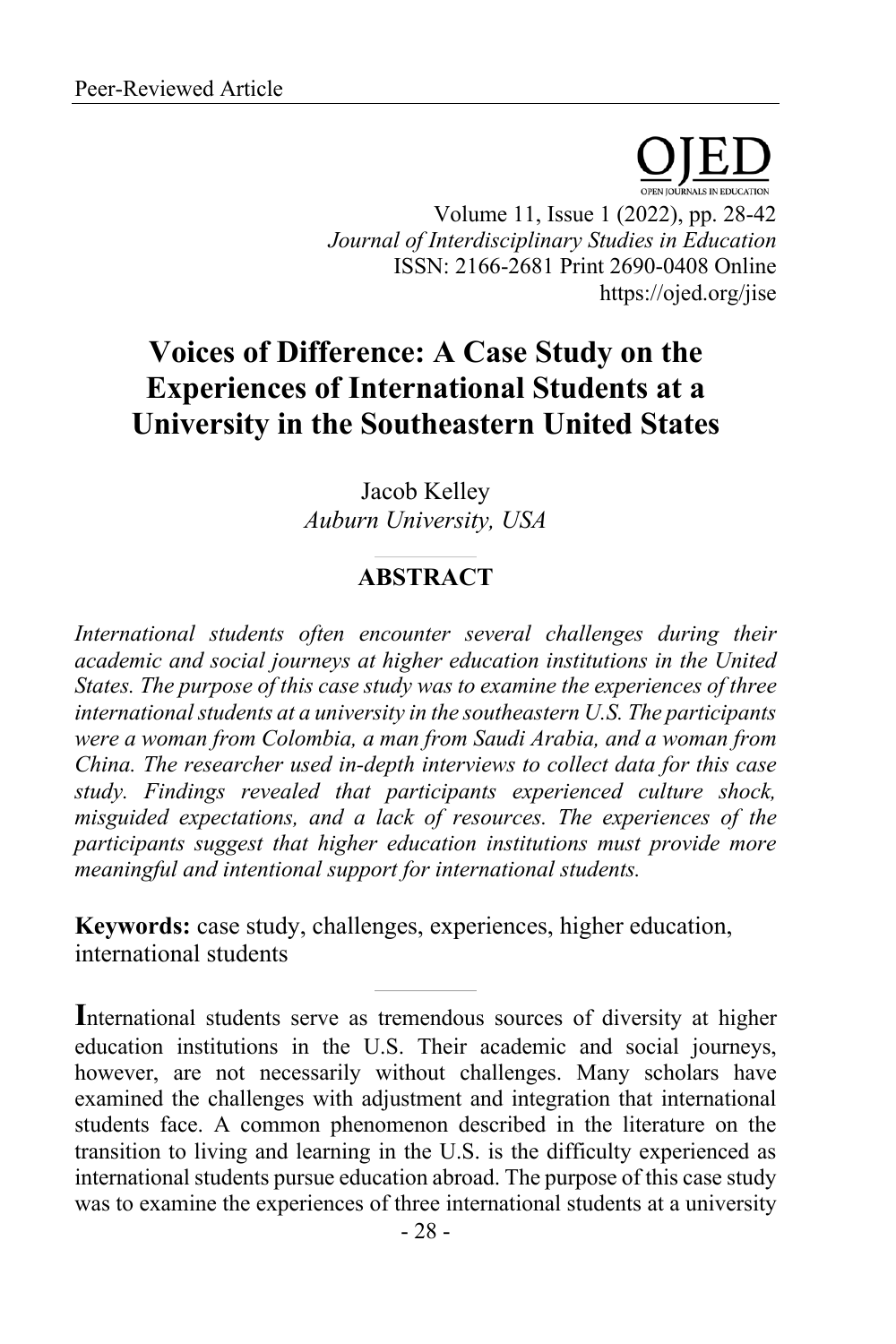in the southeastern U.S. to better understand the challenges they face. This case study was guided by three research questions:

- What are international students' experiences of adjustment and integration after arriving in the U.S.?
- In what way are the experiences of international students different from their expectations before arriving in the U.S.?
- In what way do the international students' unique cultures shape their experiences of adjustment and integration?

# **LITERATURE REVIEW**

Studies of international student experiences at higher education institutions in the U.S. vary in focus and scope. The review of literature serves to provide contemporary context for the research while simultaneously referencing research that already exists in the field. During the process of reviewing the literature in which to situate the case study, I noticed that much of the literature could be placed into three categories: (1) cultural differences, (2) communication barriers, and (3) camaraderie. Each category is being used to divide the review of literature to organize the complexities of international student experiences. I acknowledge, however, that these categories should be viewed as interconnected and incomplete.

## **Cultural Differences**

International students at higher education institutions in the U.S. regularly experience cultural differences. This is especially true within the classroom. Cultural differences can cause international students to be reluctant to participate in classroom discussions, which is crucial in teaching and learning in higher education (Crose, 2011; Heron, 2018; Valdez, 2015). Faculty can support international students by being culturally responsive and creating inclusive learning environments (Glass et al., 2015a; Heng, 2017; Heron, 2018). Similarly, international students should be willing to adapt to the different approaches used by faculty (Campbell, 2015). Bertram and colleagues (2013) point out that the interactive teaching style in the U.S. leads to challenges with adjustment and integration. Cultural differences can also greatly influence how international students relate to both their domestic and international peers in the classroom (Akanwa, 2015; Leong, 2015; Sato & Hodge, 2015; Silber-Furman & Zagumny, 2018). International students employ various techniques to cope with cultural differences, including photos of family and music from home (Gebhard, 2012). Beyond the classroom, there is often a low level of engagement occurring between international students and their local host communities (Kusek, 2015).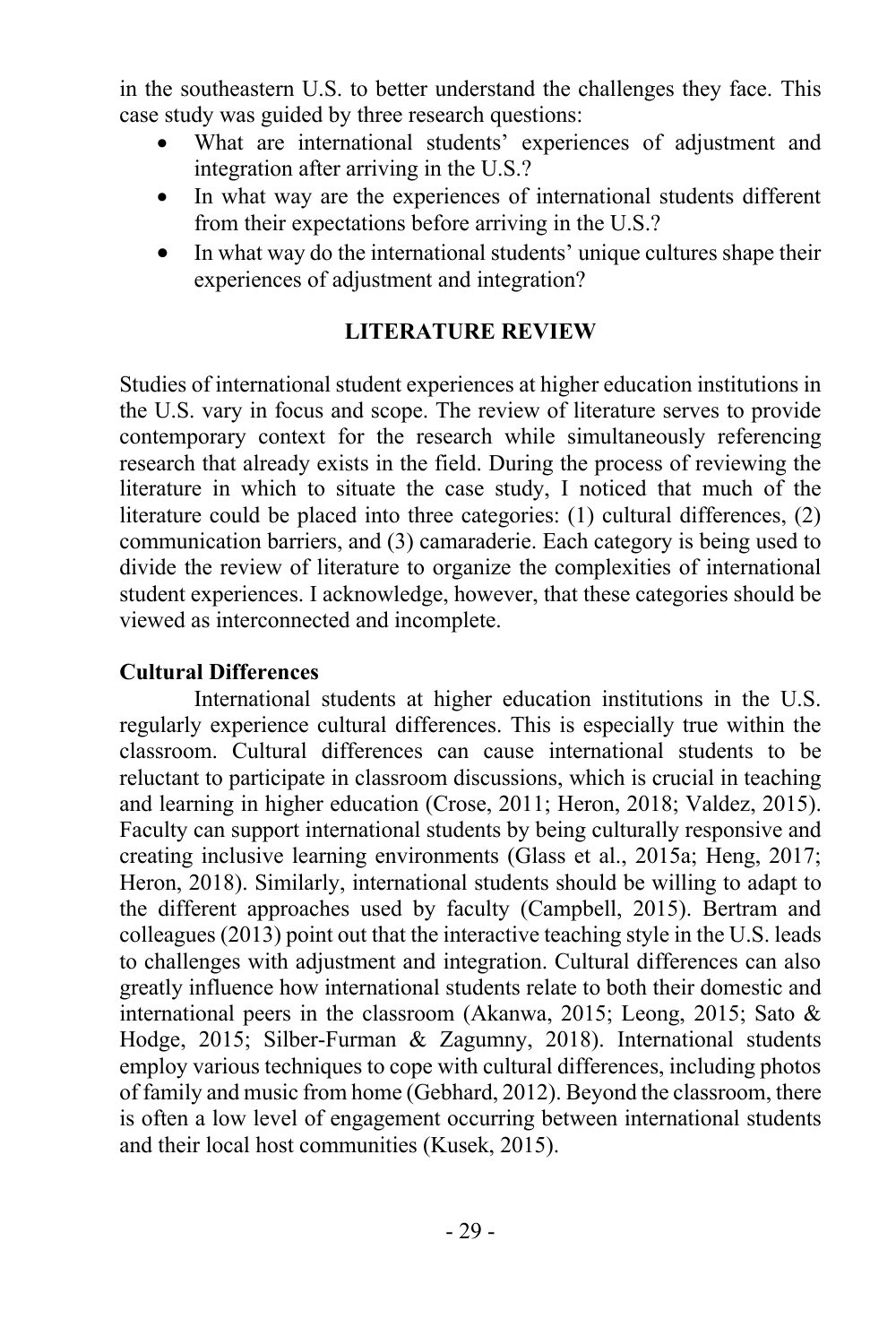### **Communication Barriers**

International students at higher education institutions in the U.S. frequently experience communication barriers. Although most universities in the U.S. require some proof of English proficiency prior to admitting international students whose first language is not English, a satisfactory score on an exam like the Test of English as a Foreign Language (TOEFL) does not necessarily mean that international students are prepared to function at a university level (Akanwa, 2015). A communication barrier often means that international students will struggle in the classroom. International students have expressed difficulty comprehending the lecture, taking notes, and completing the assignments (Banjong, 2015; Ma et al., 2020). More specifically, international students may have issues with academic language (Gebhard, 2012) and academic writing (Bawa & Watson, 2017; Eldaba & Isbell, 2018; Wolf & Phung, 2019). International students can still be successful in the university despite having issues with the English language, though (Fass-Holmes & Vaughn, 2015). It is important to note that communication barriers also reach well beyond classroom walls (Chennamsetti, 2020; Leong, 2015).

### **Camaraderie**

International students at higher education institutions in the U.S. commonly experience issues with camaraderie. It is common for international students to form relationships with international peers who share their values and experiences (Leong, 2015). Of course, that can often mean foregoing relationships with their domestic peers (Yu & Peters, 2019). It is arguable that international students must exhibit a relatively high degree of agency to socially adjust and integrate (Akanwa, 2015). Perhaps not surprisingly, international students who had lesser-developed social networks were more likely to experience issues with adjustment and integration because the development of their personal characteristics was not being supported in a social environment (Heng, 2017; Jackson et al., 2013). Despite the benefits of forming relationships with peers, some international students indicate that they are too busy to socialize (Campbell, 2015). While Tinto (1993) reports that academic involvement is more important than social involvement for almost all universities, he also claims that academic engagement alone is not enough to help some students persist.

#### **RESEARCH DESIGN**

I deployed interpretivism as the research paradigm for this case study. Interpretivism is characterized by the perspective that the truth is many and that reality is subjective (Sipe  $&$  Constable, 1996). The purpose of interpretivism, thus, is to interpret and understand the world. To better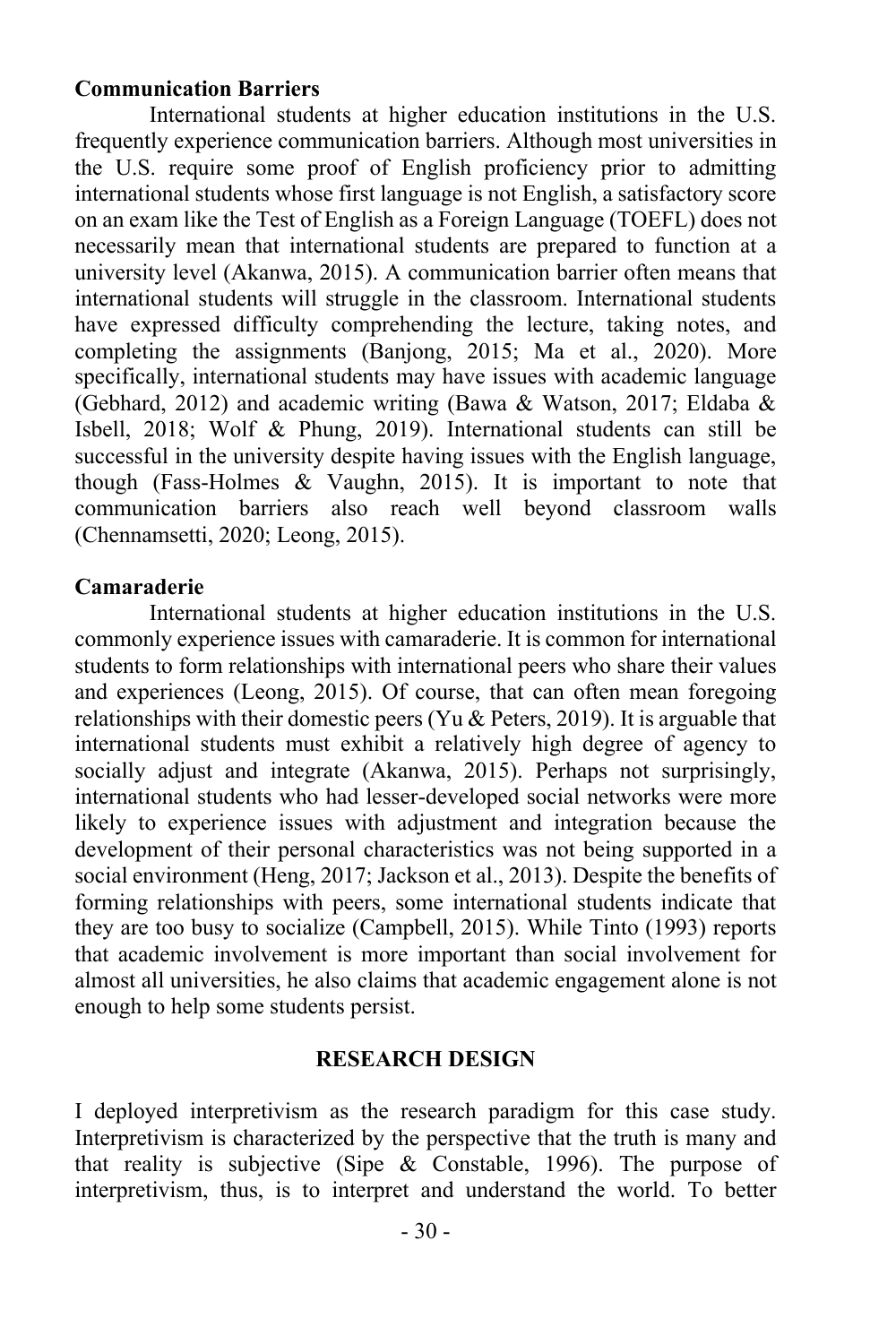understand the challenges experienced by international students at a university in the southeastern U.S., I used a qualitative case study as the methodology for this project. With a case study, the researcher engages in "the study of an issue explored through one or more cases within a bounded system" (Creswell, 2013, p. 73). Both interpretivism and case study functioned well as part of the research design in that I wanted to understand the challenges faced by international students in a specific context––a single university in the southeastern U.S. at a fixed period in time.

# **Setting**

The setting of this case study was a doctoral-granting university with high research activity situated in a micropolitan area within the southeastern U.S. The total student body of the university was approximately 10,000 students across both undergraduate and graduate levels. At the time of the case study, the total international student enrollment was close to 1,000. International students, then, represented nearly 10% of the total student body. The university is a predominantly white institution (PWI), as nearly 85% of students are white. The community is equally homogenous in terms of race. Similarly, both the university and the community are heavily Protestant. This particular setting was chosen because I assumed, based on anecdotes from insiders, that international students would encounter challenges in a university and a community defined by a relative lack of diversity for almost all social identities.

# **Participants**

The participants for this case study were three international students enrolled in undergraduate programs at the same university (see Table 1). I gained access to the participants by contacting them via email using directory information provided by the Office of International Education at the university. I used purposeful sampling, a technique in which a researcher selects "information-rich cases strategically and purposefully" (Patton, 1990, p. 243). I used the purposeful sampling strategy called maximum variation sampling, which Patton describes as occurring when a researcher "purposefully picks a wide range of cases to get variation on dimensions of interest" (Patton, 1990, p. 243). With this type of purposeful sampling, the researcher attempts to identify common patterns that cut across variations. Participant names are pseudonyms.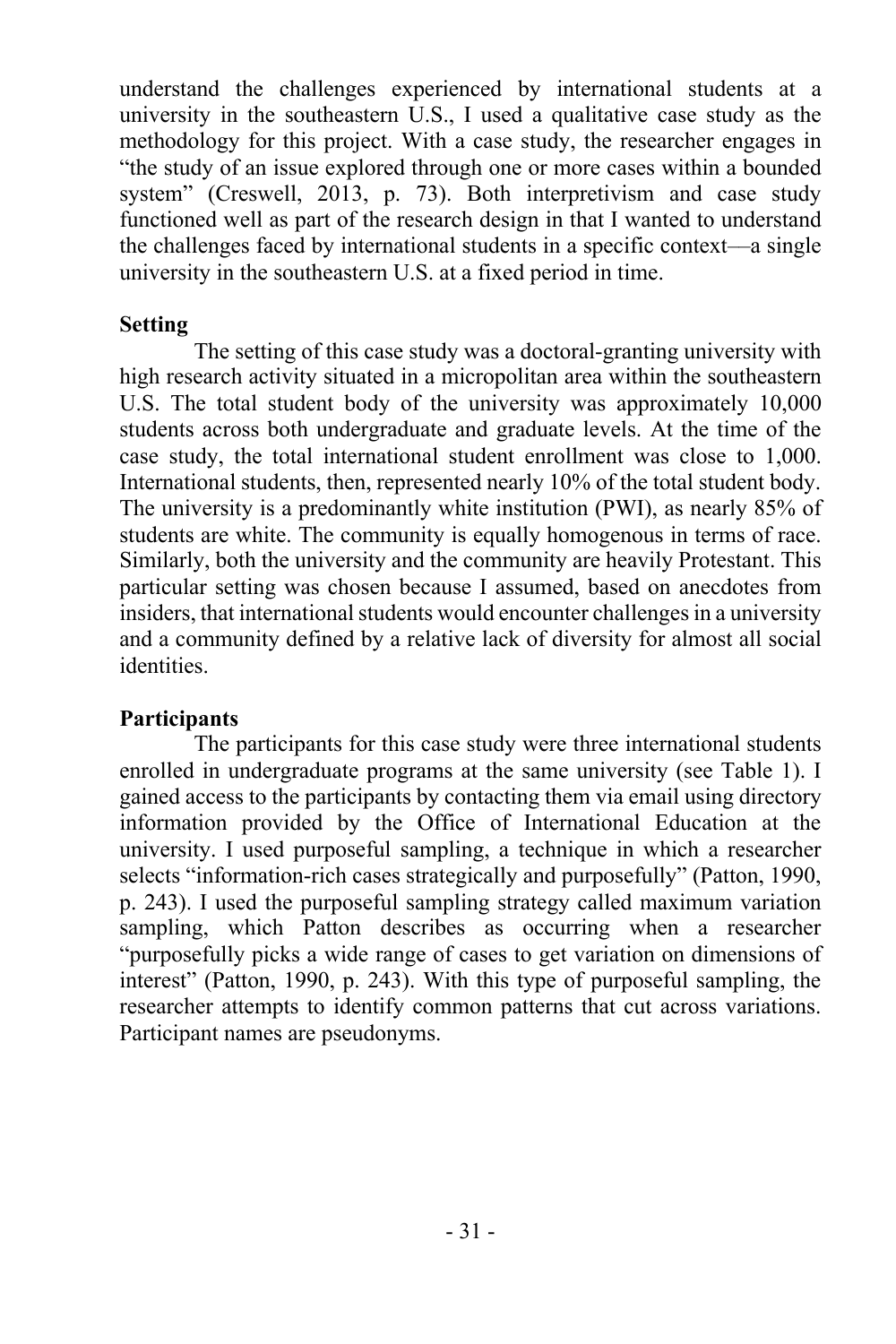| Name      |    | Age Gender | Country      | Year   | Major                    |
|-----------|----|------------|--------------|--------|--------------------------|
| Sophia 22 |    | Woman      | Colombia     | Fourth | <b>Political Science</b> |
| Samuel 25 |    | Man        | Saudi Arabia | Fourth | Civil Engineering        |
| Sarah     | 21 | Woman      | China        | Third  | Finance                  |

**Table 1: Characteristics of Participants**

### **Data Collection**

After meeting the ethical requirements established by the Institutional Review Board, I collected data using in-depth interviews. Kvale and Brinkman (1996) define an interview as a "construction site of knowledge," where two or more individuals discuss a "theme of mutual interest" (p. 2). In other words, an interview consists of discourse about a particular topic or issue that occurs between an interviewer and an interviewee. I used an interview guide, a list of questions or issues that a researcher wants to explore during an interview (Patton, 1990). The length of the interviews ranged from 40 minutes to 55 minutes. I recorded and transcribed each interview to ensure maximum authenticity of the experiences shared by the participants. I also used member checking to ensure that interpretations of the data represented the experiences of the participants.

#### **Data Analysis**

Qualitative data are only valuable to researchers and other interested actors if the data become findings. This process, known as analysis, takes data and transforms them into "succinct statements that describe, explain, or predict something about what the researcher has studied" (LeCompte, 2000, p. 146). After carefully transcribing and coding the interviews, I used a general inductive approach to analyze the data. A general inductive approach, as described by Thomas (2003), is "intended to aid an understanding of meaning in complex data through the development of summary themes and categories from the raw data" (p. 3). Following several close examinations, I was able to code and organize the transcribed data into themes. I identified three themes from the data: (1) culture shock, (2) misguided expectations, and (3) lack of resources.

#### **FINDINGS**

#### **Culture Shock**

The first theme identified during data analysis was culture shock. Related to the first and third research questions, culture shock describes how the participants experienced adjustment and integration during their early years at the university. While each participant had varying degrees of culture shock, it was obvious from the interviews that culture shock was a common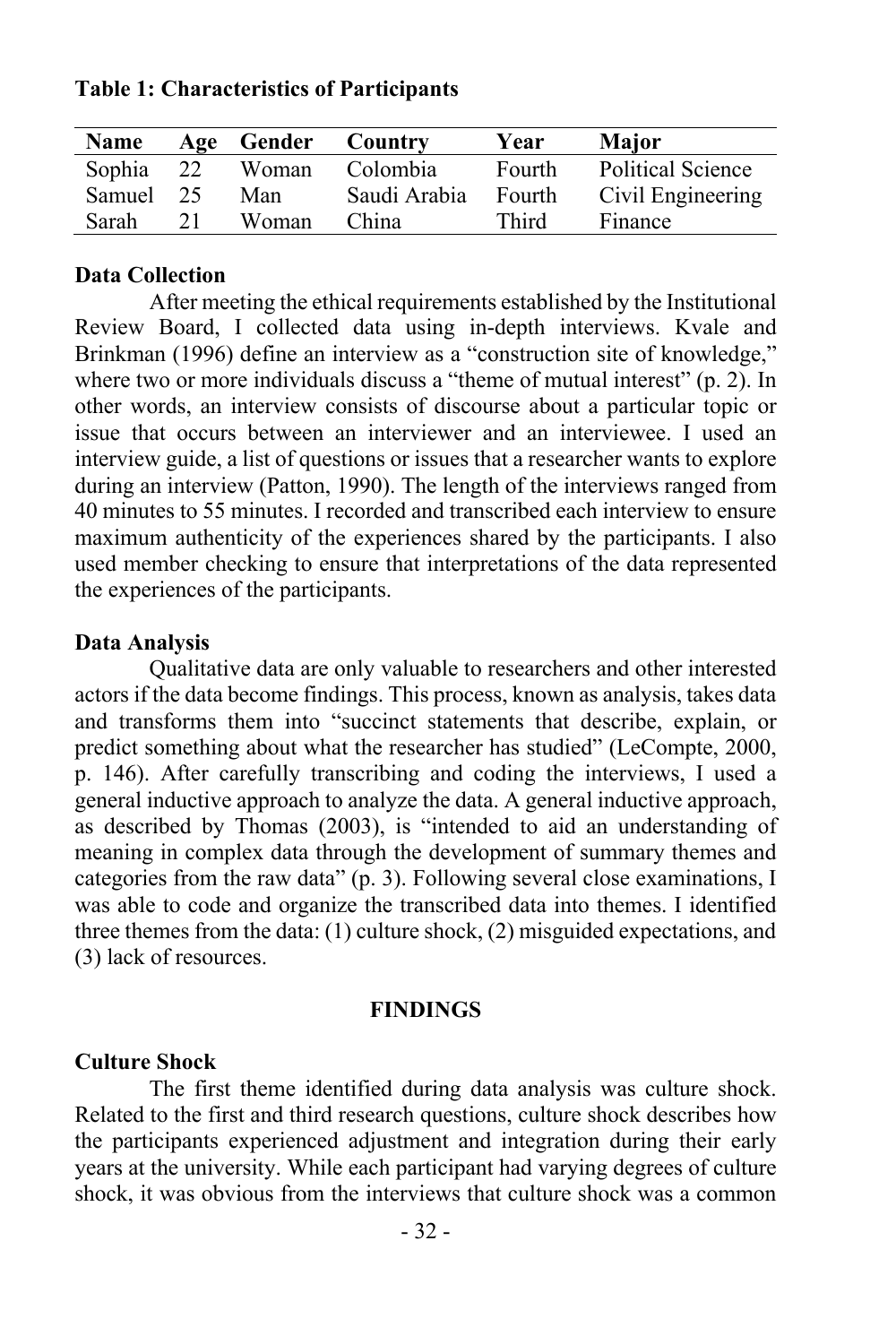phenomenon across experiences. The factor that most contributed to culture shock for the participants was language, which is consistent with the literature. All three participants spoke coherently during the interviews, though. Sophia, who came directly to the university without any additional English for Speakers of Other Languages (ESOL) instruction, stated, "The first year here went good for me, but I had some problems with English. Reading. Reading was a big problem for me. And writing." In the case of Sophia, it is clear that English at the university level was a major challenge. For her, the texts prescribed to her as part of her program of study were at such a high level that she often read them more than once to fully comprehended the material. It is important to note that Sophia specifically indicated that she has little to no issues with speaking English.

Sophia was not the only participant who experienced culture shock connected to language. Sarah, who also came directly to the university without any additional ESOL instruction, seemed to have more issues with English than Sophia. In fact, Sarah described how she was so uncomfortable with English that her social interactions outside of the classroom were greatly impacted. She stated embarrassingly,

> During my freshman year, I was lonely. Talking to people scared me. I thought they would judge me, especially my English skills. I don't know if they did. It felt that it happened, though ... People can be mean. And I am different. It is always easier to be mean to different … So, I guess I was afraid to be judged for my English.

Cultural differences may be at play in the case of Sarah. She was afraid that her self-perceived lack of proficiency with the English language would serve as a barrier to meaningful social interactions with her domestic peers. It is also possible that she simply lacked the level of comfort needed to interact with them.

Samuel, who completed an ESOL program prior to enrolling at the university, expressed frustration with not being able to understand the local dialect. For him, there was a major communication barrier between him and an undisclosed number of faculty at the university. In fact, he even indicated that the local dialect impacted his academic performance. He stated, " I'm confident in my ability to understand and speak English. I worked very hard to reach this level. It's hard for me to understand people from here sometimes. Mostly the teachers." Referencing one professor in particular, Samuel indicated that other students in his class were having difficulty understanding him. This particular story sparked an interest in me, which prompted me to ask Samuel if he attempted to discuss the issue with his professor. It was clear that he was not comfortable doing so.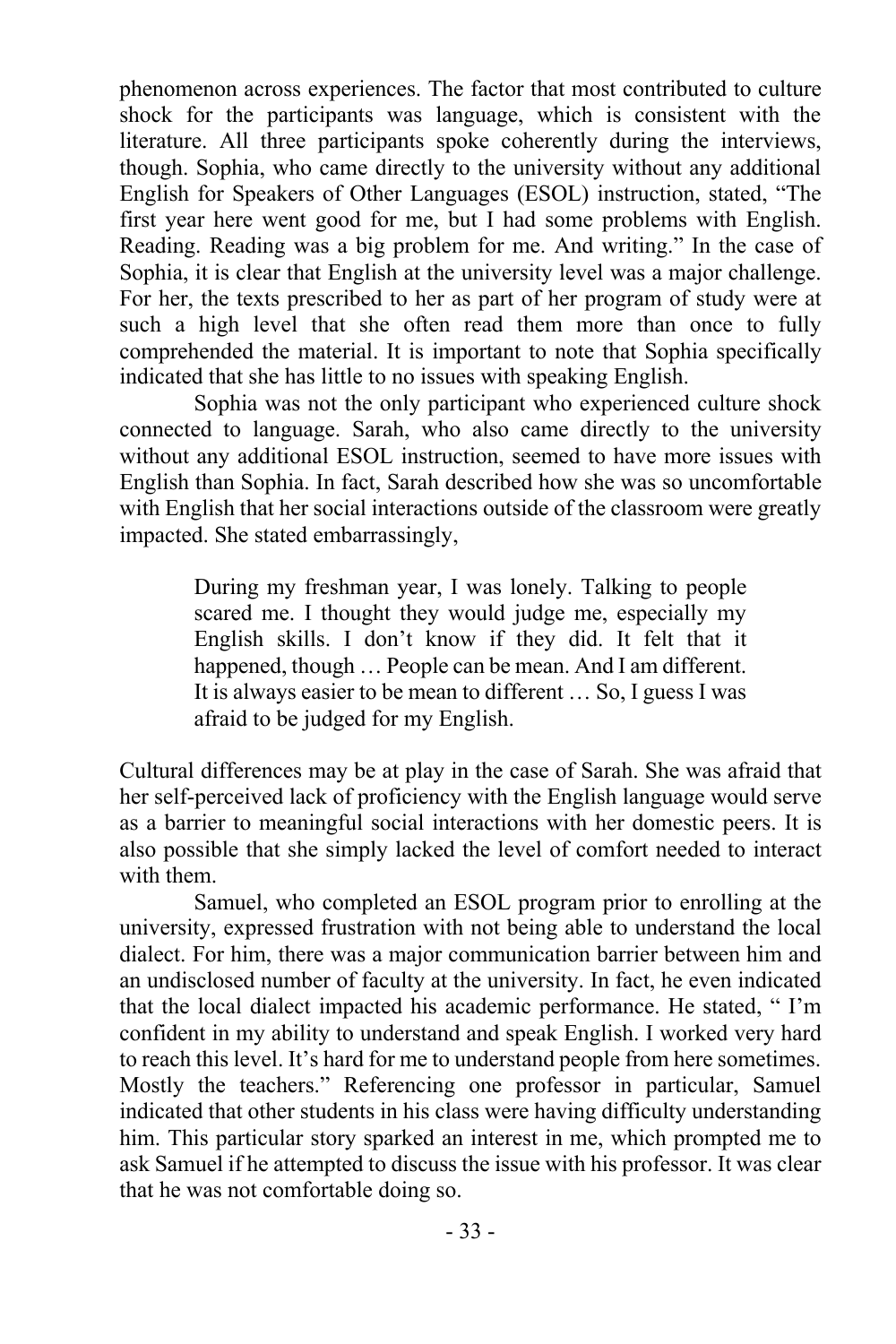All three participants also indicated that food contributed to a sense of culture shock during their early years at the university. Food, regardless of the location, is one of the major foundations upon which culture is centered. As such, I was not surprised to hear that the participants in the case study all mentioned food during the interviews. Moreover, there were several instances were a statement from one participant about food obtained consensus from the other participants. Samuel stated, "McDonalds are everywhere. I don't like that food. Not good at all. For me, it is not just not healthy. The whole process is kinda impersonal. No one cooking and serving the food even cares." From his statement about food, it can be inferred that restaurants structured to provide quick (and typically unhealthy) products are less common in his home country. Likewise, it could be that Samuel had a personal preference against fast food. Regardless, food played a part in his experience of culture shock.

Sarah's experience with food in the U.S. went even deeper in terms of culture, especially as food relates to culture shock. Chinese restaurants are relatively common in the U.S. For many U.S. Americans, this is an opportunity to experience a country and culture that they may otherwise not experience in their lifetimes. For a person from China, however, these restaurants can be viewed as somewhat of a misnomer. Sarah indicated, "At first, I was excited to see so much Chinese restaurants … I learned fastly that Chinese here is not really the Chinese I thought it would be. I really hoped that this food would help me cope with homesickness, but that didn't happen." It was clear that the misrepresentation of Chinese cuisine had a noteworthy impact on Sarah. She expected the restaurants to provide an authentic experience that would remind her of China, but she was disappointed when the food was not what she expected. It was interesting to me that she mentioned her grandmother several times when discussing food; upon reflection, this is probably indicative of the role that elders play in Chinese society.

In some ways, Sophia's experience with food was almost a fusion Samuel's and Sarah's. She pointed out that there are a lot of Mexican restaurants in the city and in other parts of the state that she had visited. For her, it was very surprising that there is such a large Mexican population in the specific region of the state. She noted that she would have suspected this in states that border Mexico, but she found it bizarre for this to be the case in a micropolitan area such as the setting of the case study. She stated, " I was surprised to see so many Mexican restaurants here. The food is good, but I'm not sure how accurately it represents the culture … There definitely aren't any Colombian restaurants here." I felt that Sophia's relatively neutral position on Mexican restaurants was noteworthy. Prior to the data collection, I had assumed that she would have either really liked the Mexican restaurants or really disliked the Mexican restaurants. During the interview with Sophia, I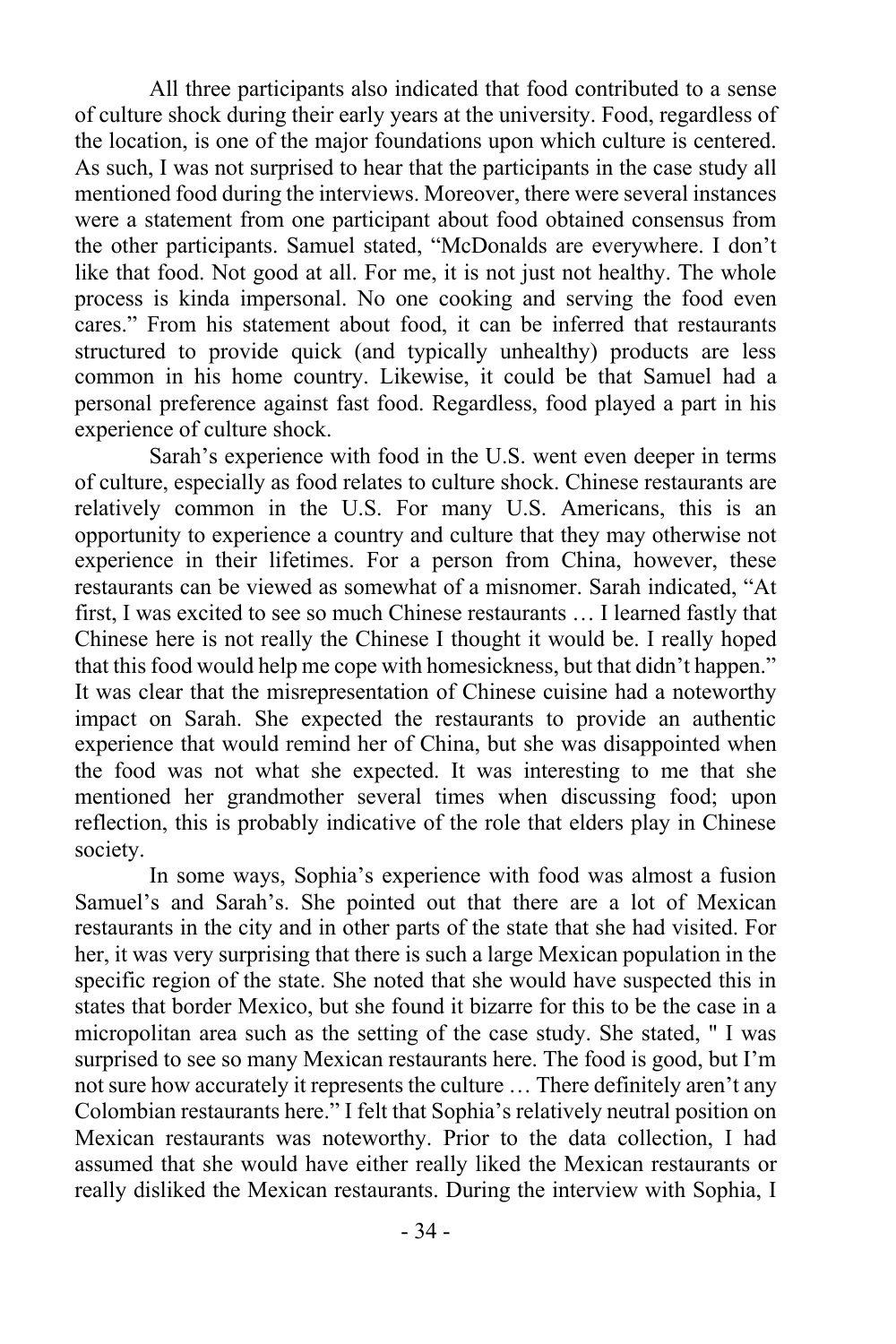asked more about the role of food in Colombian culture.

In addition to language and food, two of the participants also identified religion as a component of culture shock. For those in the state and the nation at large, it is generally accepted knowledge that the state is located in a region known as the Bible Belt. International students, who may be unfamiliar with demographics in the U.S., can be caught off guard by the central facet that religion has in the cultural dynamics there. This was the case for Sarah. She indicated, "There are so many churches here. Too many to name … I didn't know to expect that before I arrived. I thought the people might be more religious than in China, but I didn't know how religious." From her statement, it is clear that the sheer quantity of Protestant churches in the area added to Sarah's overall experience of culture shock. Likewise, she was surprised that U.S. Americans were so willing to invite international students to attend their churches. As with language, Sarah highlighted noteworthy cultural differences.

Similar to Sarah, Samuel has experienced culture shock in the form of religion. Samuel is originally from Saudi Arabia, which has a majority Muslim population; in fact, Samuel identifies as Muslim and takes many aspects of the religion seriously. Prior to arriving in the country Samuel was cognizant of the fact that most U.S. Americans identify as Christian. He stated, " A big cultural difference between Saudi and America is the religion. I think everyone knows that … This was difficult at first. Islam is very important to me, but it is rare here … I had to make adjustments." Religion is a major component of culture, so it was interesting to hear just how big a role the lack of Islam in the U.S. played in Samuel's experience of culture shock. Despite the large Muslim population at the university, Samuel still felt disconnected from his religion. As often as possible, Samuel commutes to the mosque in a nearby city. He indicated that Friday is the most important day for Muslims to be at the mosque, but it can be difficult for students to commute to that nearby city when classes are in session.

# **Misguided Expectations**

The second theme identified during data analysis was misguided expectations. Related to the second research question, misguided expectations refers to the discrepancies between how the participants expected their early years at the university to be and how the actual experience of their early years at the university was. While each participant had varying degrees of misguided expectations, it was clear from the interviews that misguided expectations was a common phenomenon across experiences. Samuel, who learned about the university from his cousin, had the most profound experience of misguided expectations. He stated,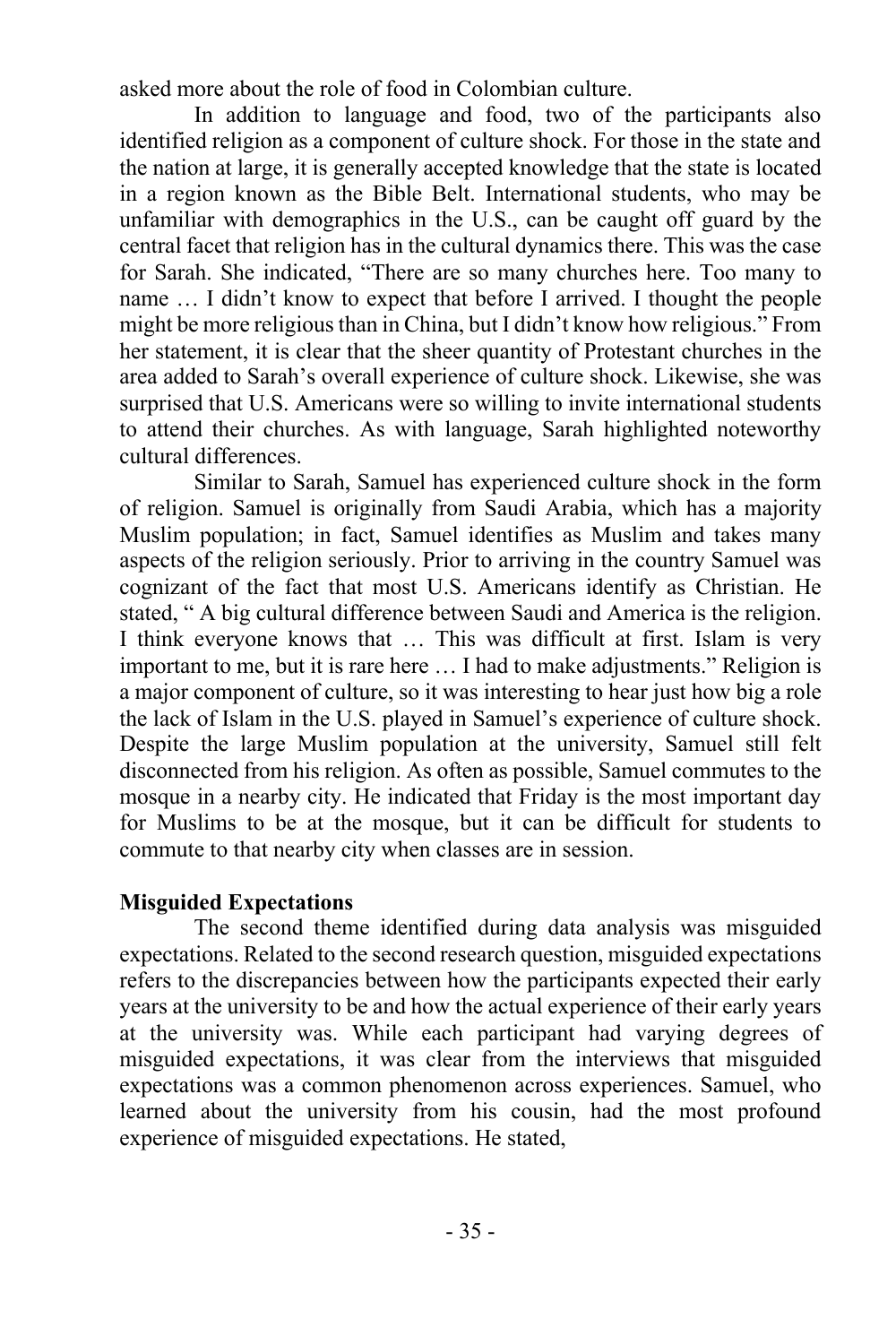My first year at the university was not what I was expecting. People here seem to not care. The teachers. The students. The staff. There is no motivation. I'm just not used to that … People can be nice, but a lot of people have been rude. There have been some racist things said to me and friends. I thought people here would always be friendly … And I hate the weather … My cousin was a senior when I was a freshman. He said many great things about the university. It sounded like a great school to study at. Sometimes, I regret the decision to come here … I just thought it would be different.

Sarah, like Samuel, experienced misguided expectations due to information from a third party. She learned about the university through an agency that provides services to Chinese students who want to study in the U.S. As part of this process, her agent was responsible for locating a university that fit Sarah's goals and interests. In other words, this individual was tasked with informing Sarah about what to expect at the university she selected; unfortunately, Sarah felt that her agent did not provide an accurate representation of what she should expect at the university. Sarah said, " It was totally different than what I thought it would be. I worked with an agent to find the right university, but she didn't do good at helping me. She made the university sound like something that it's not." For me, the situation with the agent was very shocking. While Sarah did not state the cost of working with the agency in China, she did suggest that the cost was a substantial amount relative to the experience she was having.

While the previous two experiences of misguided expectations resulted from third parties, Sophia's experience of misguided expectations was a direct result of the university. Sophia did not know anyone who had attended the university, and she was not working with an agency in her home country. Instead, she was using the information provided on the university website to form her expectations; in particular, she was viewing the website for the Office of International Education. While there were positive aspects to the website, Sophia still mentioned that it was relatively misleading. She stated: "After arriving here, I was surprised that most things were different than I expected. I thought there would be a greater sense of community … The website of the international office shows pictures of students having fun together." When I was developing the interview guide, it was unexpected for a discussion about the website to occur. The homepage for the unit provides the mission statement that focuses on internationalization of the university as well as the variety of support it provides for international students.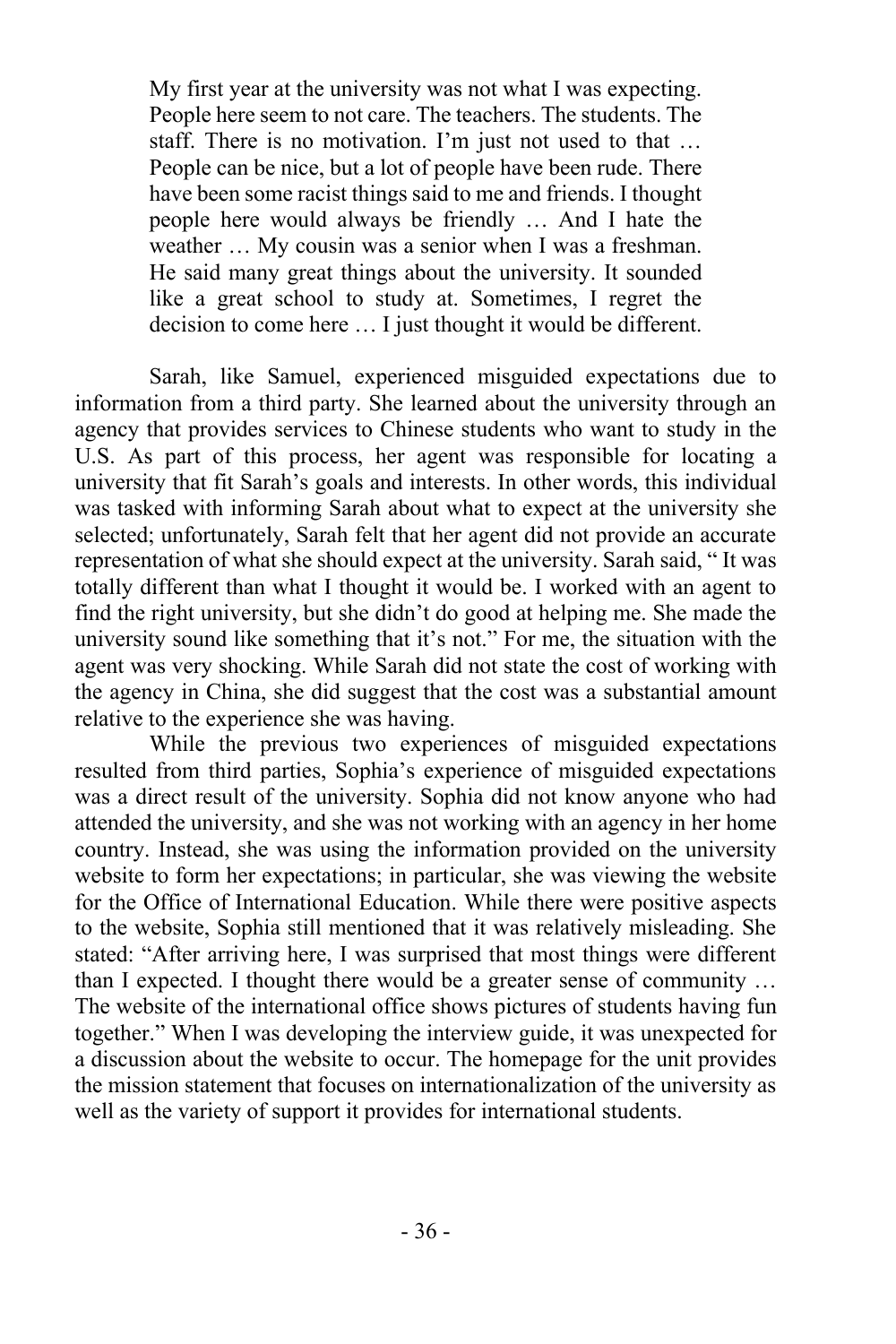# **Lack of Resources**

The third theme identified during data analysis was a lack of resources. Related to the first and third research questions, a lack of resources refers to the deficiency in tools that the participants could use to aid with adjustment and integration. While each participant had varying degrees of a lack of resources, it was obvious from the interviews that a lack of resources was a common phenomenon across experiences. For Sarah, the orientation provided by the Office of International Education constituted a lack of resources due to its structure and nature. She stated,

> Orientation was not good … I was tired from traveling, and everything that week was rushed … During the big meeting, there was much information given by the international students office. I tried to take notes … I probably only got half of what was told to us ... A better structure would have made a difference.

While the orientation seemed to provide a lot information for the newly admitted international students, I still felt that it contributed to a lack of resources because it was not conducive with non-native English speakers who had traveled vast amounts of time only days before. Sarah also expressed discontent with a resource fair that occurred during the week, which was "disorganized and unhelpful."

Sophia's experience with a lack of resources at the university centered around student organizations. She pointed out that some groups within the international population had student organizations, but the majority did not have anything established. In fact, Sophia argued that student organizations are probably the most valuable resources that incoming international students can have at their disposal. She stated, "Each nationality having a club could be very helpful for new international students. Or at least a club that combines all the other nationalities together to help those without a club." While some nationalities do have these established student organizations, Sophia was absolutely right in her observation that most nationalities do not have anything like this. Some of these student organizations are very active in their community. Sophia did mention the International Buddies Program as being a good resource. Following the data collection process, I learned that the Office of International Education was attempting to create an international student organization that will focus primarily on assisting incoming international students with adjustment and integration.

The perspective revealed by Samuel was much more expected than either provided by Sarah or Sophia. In fact, he was able to clearly and concisely articulate several points about the lack of resources that he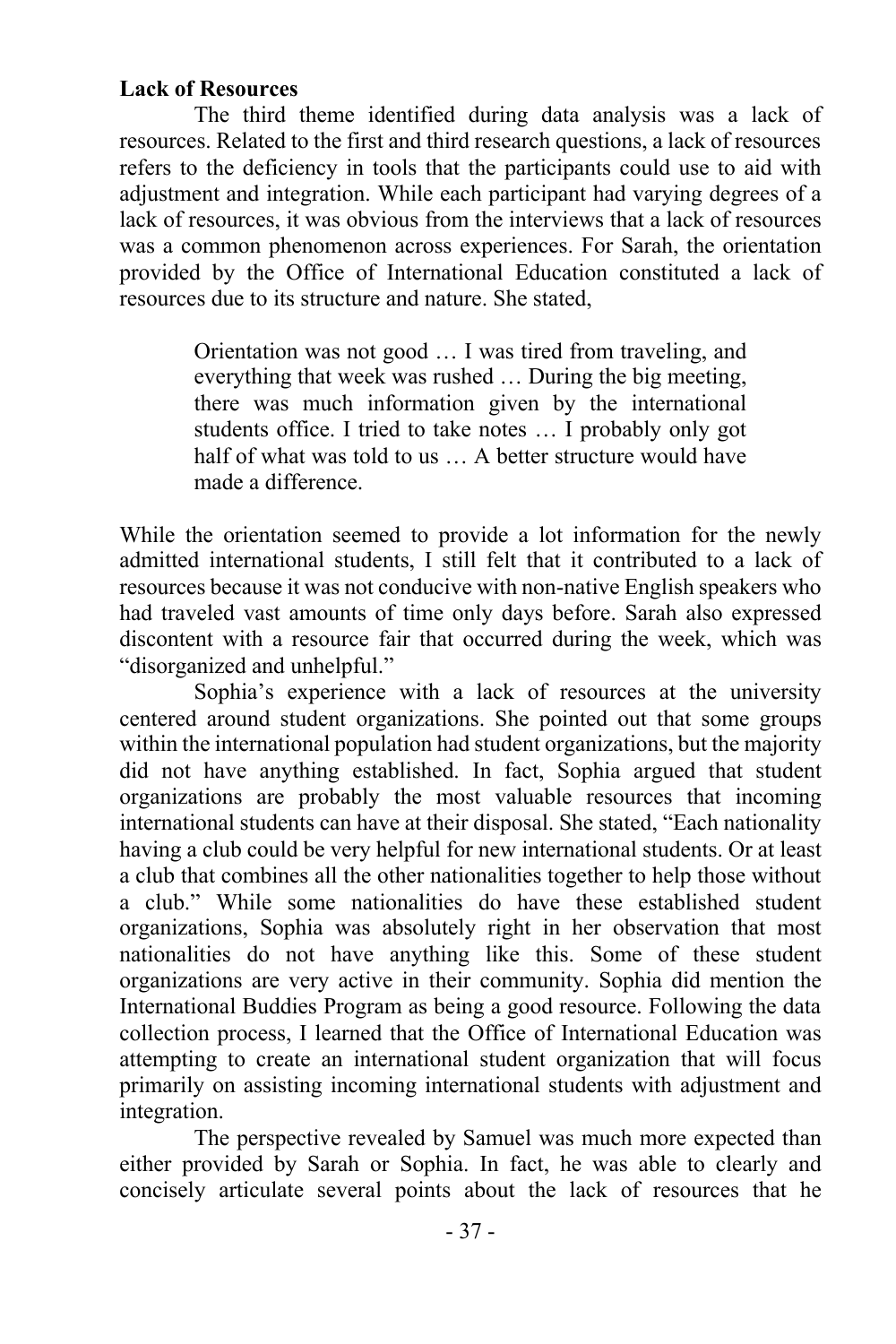experienced as an international student at the university. Likewise, he mentioned the experiences of his friends and offered suggestions for improving the availability of resources for international students. He stated, "I wish things were more centralized here … There may be resources for us, but it was difficult to find them. It seems that most things are online, but many offices have chaotic websites." Ranging from academic assistance to community engagement, Samuel pointed out a range of resources that he wished he had been able to access. From his statement, it seems that centrality is important for those looking for resources. It is important to note Samuel's opinion of the websites, which was previously mentioned by Sophia.

### **DISCUSSION**

I initiated this case study on the experiences of international students at a university in the southeastern U.S. by posing three research questions. Two themes answered the first research question (What are international students' experiences of adjustment and integration after arriving in the United States?): culture shock and lack of resources. Again, two themes answered the second research question (In what way are the experiences of international students different from their expectations before arriving in the United States?): culture shock and misguided expectations. Finally, two themes answered the third research question (In what way do the international students' unique cultures shape their experiences of adjustment and integration?): culture shock and lack of resources. I believe that the participants in this case study offer voices of difference that must echo through the halls and walls of higher education institutions in the U.S. in order to foster individual development and organizational change.

#### **Implications**

The findings have several implications for all stakeholders in higher education to consider. First, the case study contributes to knowledge on international students. Each participant was from a different region of the world, which potentially offers insight into the role culture plays in adjustment and integration (Chennamsetti, 2020; Gebhard, 2012; Jackson et al., 2013). Additionally, the setting was a doctoral university in the southeastern U.S. There have not been very many studies of international students in this region of the U.S., but the context certainly contributed to the challenges experienced by the participants (Silber-Furman & Zagumny, 2018). Second, the case study contributes to policy on international students. The findings of the case study indicate that leaders need to evaluate and reform policy to improve the experiences of international students (Marbang et al., 2021). For example, it is suggested that the policy on English language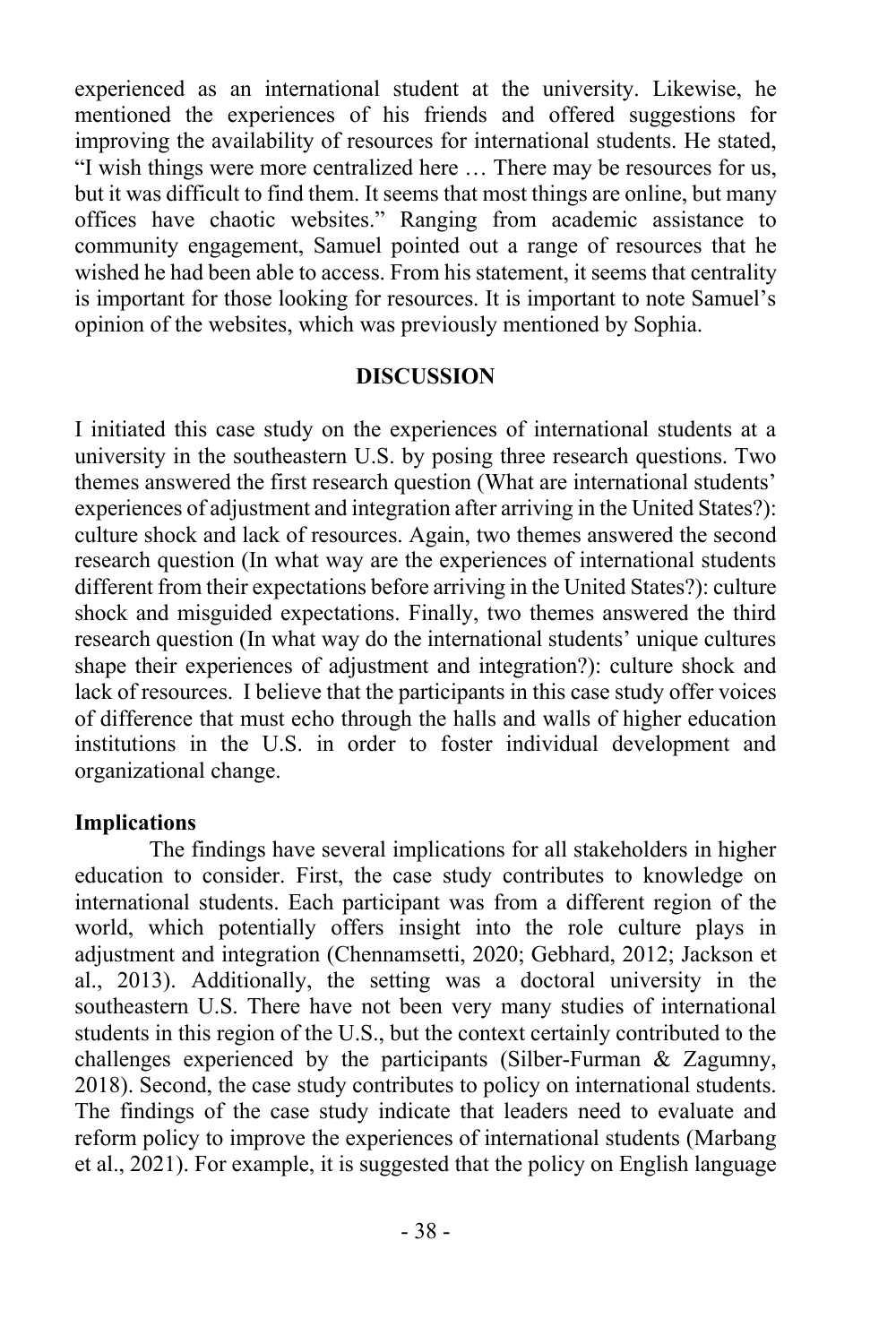competency be examined for problematic requirements or weak implementations.

Third, the case study contributes to practice. Faculty and staff working directly with and for international students need to be aware of these findings so that they can create change on the ground. Programs and initiatives that support international students are clearly needed to address challenges with adjustment and integration (Akanwa, 2015; Banjong, 2015). Fourth, the case study contributes to the international student community at large. In fact, it demonstrates that international students have voices and needs that must be assessed and addressed in order to ensure equity in higher education (Yu & Peters, 2019). Overall, it can be inferred that many higher education institutions have not taken under consideration the findings of previous research that calls for transformative change. This case study, however, adds to the knowledge base in such a way that calls attention to disparities in our commitment to international students (Glass et al., 2015b).

### **Limitations**

It is worth noting, however, that there are limitations to the case study. It presents the experiences of three international students in a specific context at a specific time. The findings from the case study, then, cannot necessarily be generalized across the entire international student population at the university or in the country at large. While a qualitative approach does allow for richness in data, the small number of participants contributes to a lack of generalizability that might be addressed using a quantitative approach. Of course, qualitative researchers usually do not strive for generalizability (Glesne, 2016). Even within qualitative inquiry, the case study is limited in that it only utilizes data collected by in-depth interviews with the participants.

### **Recommendations**

Future research, both qualitative and quantitative, is needed to better understand and improve the experiences of international students. This case study focused on the experiences of undergraduate students, so it would be beneficial to examine the experiences of graduate students. It might also be helpful to consider how the type of institution (e.g., community college) and mode of instruction (e.g., online) play into the experiences of international students. I suggest investigating contemporary issues related to living and learning in the U.S., including the COVID-19 pandemic. This case study occurred prior to this horrendous time in our history, which certainly magnified old and manufactured new challenges for international students (Lee, 2020; Siczek, 2020). Similarly, future research could also examine how international students make sense of recent social justice movements like Black Lives Matter. Regardless, I hope that readers will be able to transfer the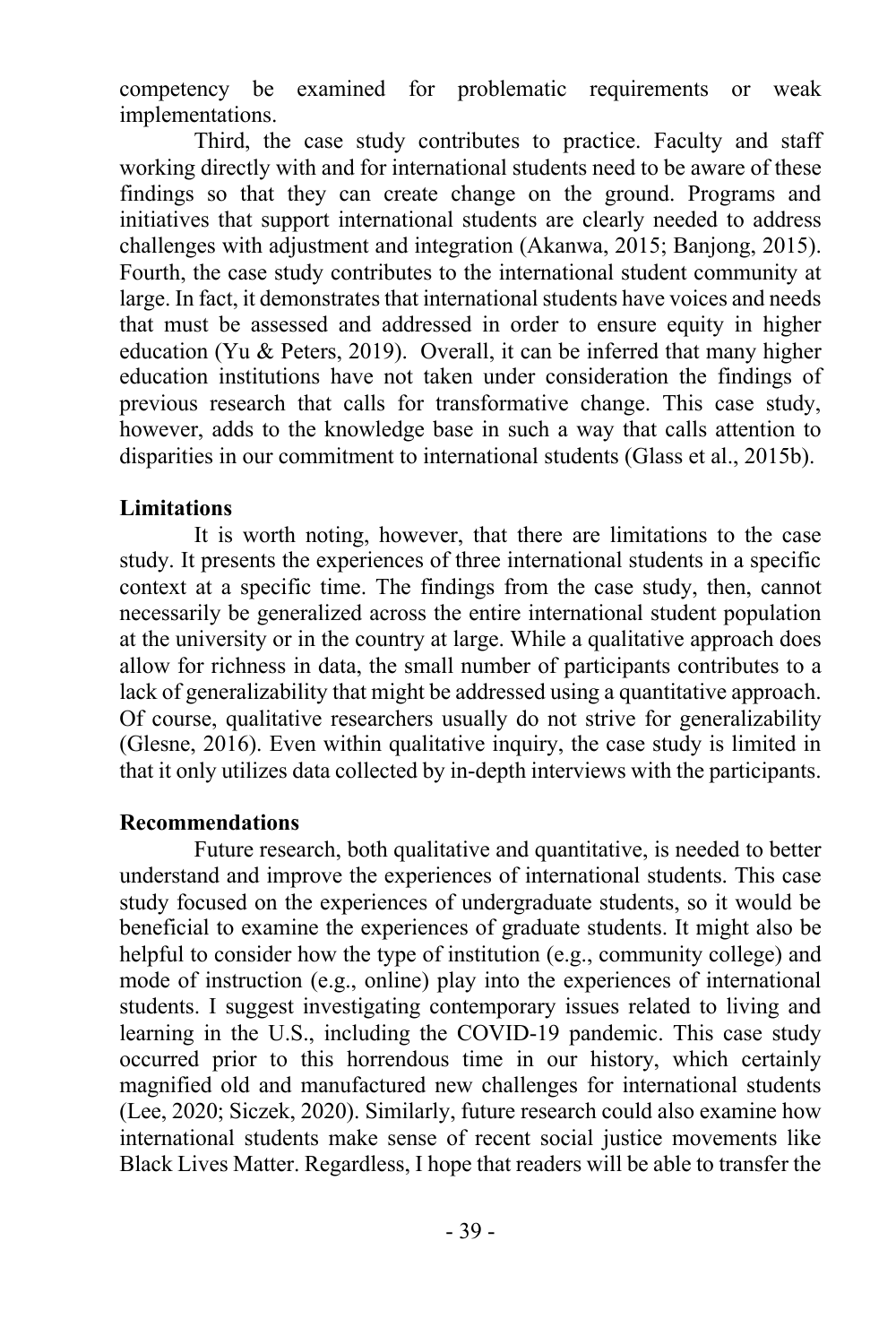findings to their own contexts as they listen to voices of difference within higher education institutions.

#### **REFERENCES**

- Akanwa, E. E. (2015). International students in western developed countries: History, challenges, and prospects. *Journal of International Students, 5*(3), 271–284. https://www.ojed.org/index.php/jis/article/view/421
- Banjong, D. N. (2015). International students' enhanced academic performance: Effects of campus resources. *Journal of International Students, 5*(1), 132– 142. https://www.ojed.org/index.php/jis/article/view/430
- Bawa, P., & Watson, S. L. (2017). A phenomenological study of graduate Chinese students' English writing challenges. *The Qualitative Report, 22*(3), 779– 796. https://nsuworks.nova.edu/tqr/vol22/iss3/7
- Bertram, D. M., Poulakis, M., Elsasser, B. S., & Kumar, Ekta. (2014). Social support and acculturation in Chinese international students. *Journal of Multicultural Counseling and Development, 42*(2), 107–124. https://doi.org/10.1002/j.2161-1912.2014.00048.x
- Campbell, T. A. (2015). A phenomenological study on international doctoral students' acculturation experiences at a U.S. university. *Journal of International Students, 5*(3), 285–299. https://www.ojed.org/index.php/jis/article/view/422
- Chennamsetti, P. (2020). Challenges faced by Indian international students in US higher education. *Journal of Interdisciplinary Studies in Education, 9*(2), 259–273. https://doi.org/10.32674/jise.v9i2.2345
- Creswell, J. W. (2013). Chapter 4. *Qualitative inquiry & research design: Choosing among five approaches* (3rd ed.). SAGE Publications.
- Crose, B. (2011). Internationalization of the higher education classroom: Strategies to facilitate intercultural learning and academic success. *International Journal of Teaching and Learning in Higher Education, 23*(3), 388–395. http://www.isetl.org/ijtlhe/pdf/IJTLHE1056.pdf
- Eldaba, A. A., & Isbell, J. K. (2018). Writing gravity: International female graduate students' academic writing experiences. *Journal of International Students, 8*(4), 1879–1890. https://doi.org/10.32674/jis.v8i4.236
- Fass-Holmes, B., & Vaughn, A. A. (2015). Evidence that international undergraduates can succeed academically despite struggling with English. *Journal of International Students, 5*(3), 228–243. https://www.ojed.org/index.php/jis/article/view/418
- Gebhard, J. G. (2012). International students' adjustment problems and behaviors. *Journal of International Students, 2*(2), 184–193. https://www.ojed.org/index.php/jis/article/view/529
- Glass, C. R., Kociolek, E., Wongtrirat, R., Lynch, R. J., & Cong, S. (2015a). Uneven experiences: The impact of student-faculty interactions on international students' sense of belonging. *Journal of International Students, 5*(4), 353– 367. https://www.ojed.org/index.php/jis/article/view/400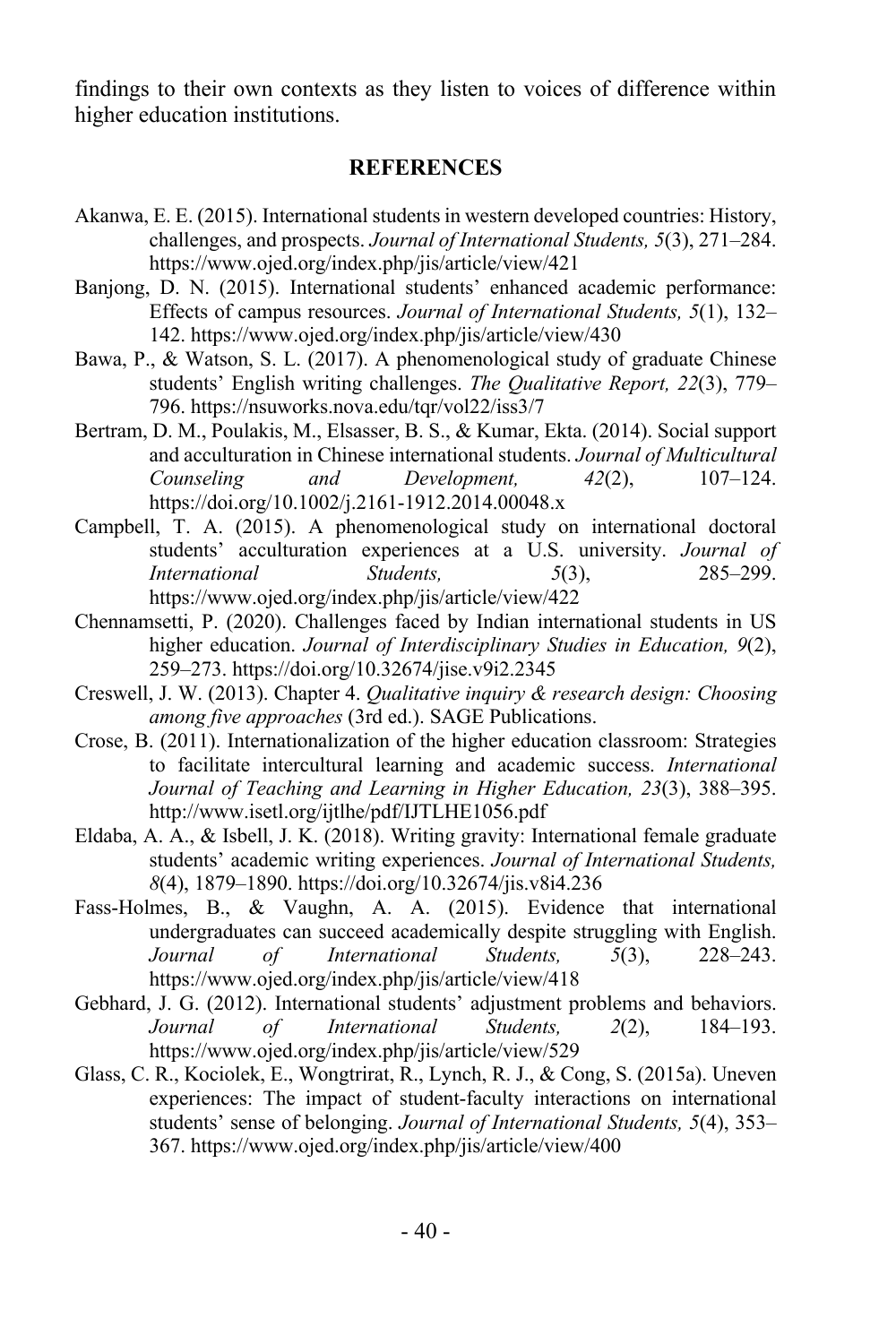- Glass, C. R., Wongtrirat, R., & Buus, S. (2015b). *International student engagement: Strategies for creating inclusive, connected, and purposeful campus environments*. Stylus Publishing.
- Glesne, C. (2016). *Becoming qualitative researchers: An introduction* (5th ed.). Pearson.
- Heng, T. T. (2017). Voices of Chinese international students in USA colleges: 'I want to tell them that … ' *Studies in Higher Education, 42*(5), 833–850. https://doi.org/10.1080/03075079.2017.1293873
- Heron, M. (2018). Pedagogic practices to support international students in seminar discussions. *Higher Education Research & Development, 38*(2), 1–14. https://doi.org/10.1080/07294360.2018.1512954
- Jackson, M., Ray, S., & Bybell, D. (2013). International students in the U.S.: Social and psychological adjustment. *Journal of International Students, 3*(1), 17– 28. https://www.ojed.org/index.php/jis/article/view/515
- Kusek, W. A. (2015). Evaluating the struggles with international students and local community participation. *Journal of International Students, 5*(2), 121–131. https://www.ojed.org/index.php/jis/article/view/429
- Kvale, S., & Brinkmann, S. (2009). *InterViews: Learning the craft of qualitative research interviewing* (2nd ed.). SAGE Publishing.
- LeCompte, M.D. (2000). Analyzing qualitative data. *Theory Into Practice, 39*(3), 146–154. https://doi.org/10.1207/s15430421tip3903\_5
- Lee, J. J. (2020). Neo-racism and the criminalization of China. *Journal of International Students 10*(4), i–vi. https://doi.org/10.32674/jis.v10i4.2929
- Leong, P. (2015). Coming to America: Assessing the patterns of acculturation, friendship formation, and the academic experiences of students at a U.S. college. *Journal of International Students, 5*(4), 459–474. https://www.ojed.org/index.php/jis/article/view/408
- Ma, K., Pitner, R., Sakamoto, I., Park, H. Y. (2020). Challenges in acculturation among international students from Asian collectivist cultures. *Higher Education Studies, 10*(3), 34–43. https://doi.org/10.5539/hes.v10n3p34
- Marbang, P., McKinzie, A. E., Eller, J., & Leggett, I. F. (2021). International students' experiences with changing policy: A qualitative study from middle Tennessee. *Journal of Interdisciplinary Studies in Education, 9(*2), 301–329. https://doi.org/10.32674/jise.v9i2.2071
- Patton, M. (1990). *Qualitative evaluation and research methods*. SAGE Publications.
- Sato, T., & Hodge, S. R. (2015). Japanese exchange students' academic and social struggles at an American University. *Journal of International Students, 5*(3), 208–227. https://www.ojed.org/index.php/jis/article/view/417
- Siczek, M. (2020). International student agency in the face of a global health crisis. *Journal of International Students, 10*(4), vii–ix. https://doi.org/10.32674/jis.v10i4.2424
- Silber-Furman, D., & Zagumny, L. (2018). Dare to hope: A critical examination of culturally and linguistically diverse international graduate students' experiences in the Southeastern United States. In K. Bista (Ed.), *International student mobility and opportunities for growth in the global marketplace* (pp. 135–146). IGI Global.
- Sipe, L., & Constable, S. (1996). A chart of four contemporary research paradigms: